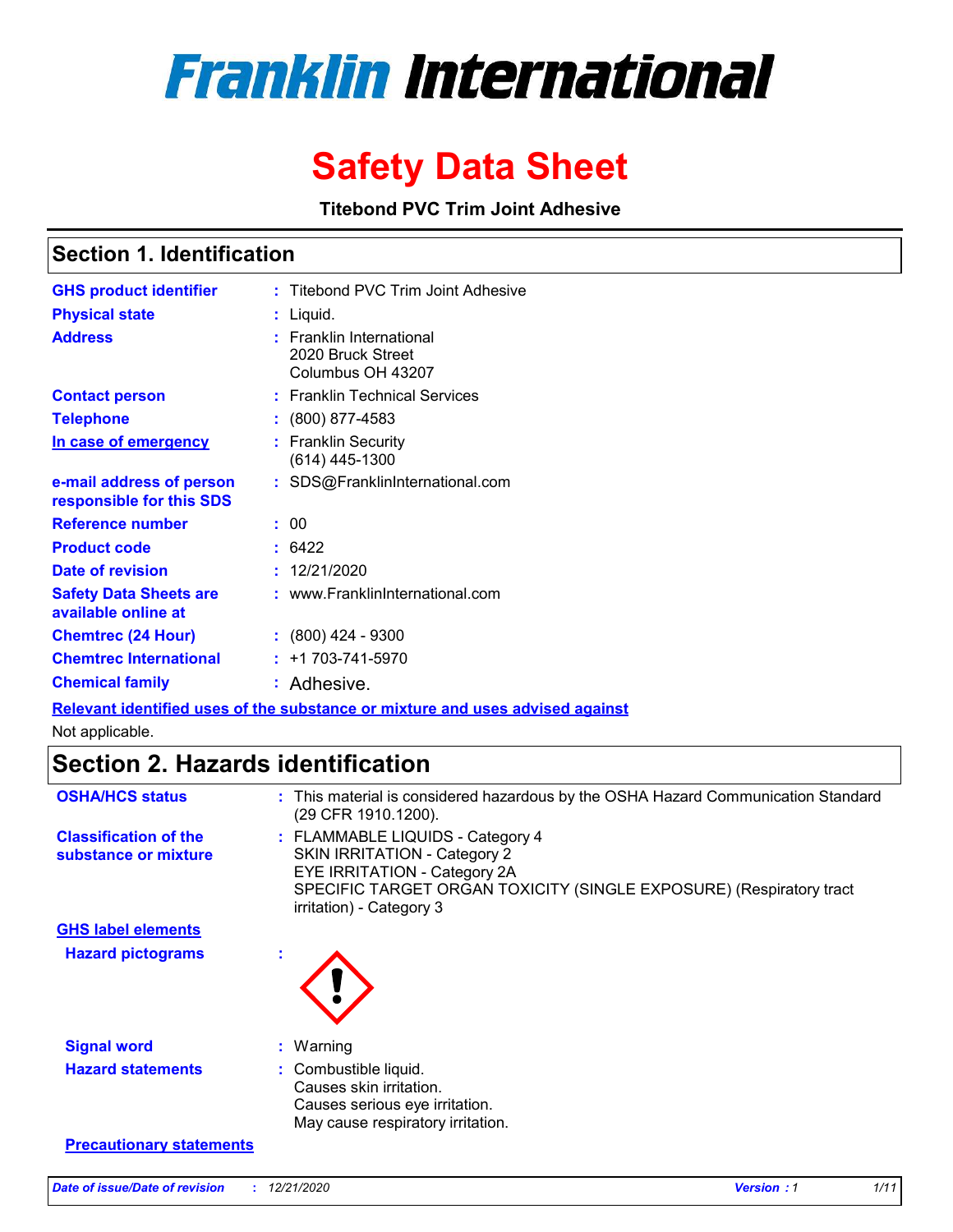# **Section 2. Hazards identification**

| : Wear protective gloves. Wear protective clothing. Wear eye or face protection. Keep<br>away from flames and hot surfaces. No smoking. Use only outdoors or in a well-<br>ventilated area. Avoid breathing vapor. Wash thoroughly after handling.                                                                   |
|----------------------------------------------------------------------------------------------------------------------------------------------------------------------------------------------------------------------------------------------------------------------------------------------------------------------|
| : Call a POISON CENTER or doctor if you feel unwell. Take off contaminated clothing<br>and wash it before reuse. IF IN EYES: Rinse cautiously with water for several minutes.<br>Remove contact lenses, if present and easy to do. Continue rinsing. If eye irritation<br>persists: Get medical advice or attention. |
| : Store locked up. Store in a well-ventilated place. Keep container tightly closed. Keep<br>cool.                                                                                                                                                                                                                    |
| Dispose of contents and container in accordance with all local, regional, national and<br>international regulations.                                                                                                                                                                                                 |
| $:$ None known.                                                                                                                                                                                                                                                                                                      |
|                                                                                                                                                                                                                                                                                                                      |

# **Section 3. Composition/information on ingredients**

| <b>Substance/mixture</b><br>Substance |               |                   |
|---------------------------------------|---------------|-------------------|
| <b>Ingredient name</b>                | $\frac{9}{6}$ | <b>CAS number</b> |
| ethyl 2-cyanoacrylate                 | 75 - 100      | 7085-85-0         |

Any concentration shown as a range is to protect confidentiality or is due to batch variation.

**There are no additional ingredients present which, within the current knowledge of the supplier and in the concentrations applicable, are classified as hazardous to health or the environment and hence require reporting in this section.**

**Occupational exposure limits, if available, are listed in Section 8.**

# **Section 4. First aid measures**

| <b>Description of necessary first aid measures</b> |                                                                                                                                                                                                                                                                                                                                                                                                                                                                                                                                                                                                                                                                                                                                                                                                                                                                                                                |  |  |  |
|----------------------------------------------------|----------------------------------------------------------------------------------------------------------------------------------------------------------------------------------------------------------------------------------------------------------------------------------------------------------------------------------------------------------------------------------------------------------------------------------------------------------------------------------------------------------------------------------------------------------------------------------------------------------------------------------------------------------------------------------------------------------------------------------------------------------------------------------------------------------------------------------------------------------------------------------------------------------------|--|--|--|
| <b>Eye contact</b>                                 | : Immediately flush eyes with plenty of water, occasionally lifting the upper and lower<br>eyelids. Check for and remove any contact lenses. Continue to rinse for at least 10<br>minutes. Get medical attention.                                                                                                                                                                                                                                                                                                                                                                                                                                                                                                                                                                                                                                                                                              |  |  |  |
| <b>Inhalation</b>                                  | : Remove victim to fresh air and keep at rest in a position comfortable for breathing. If it<br>is suspected that fumes are still present, the rescuer should wear an appropriate mask<br>or self-contained breathing apparatus. If not breathing, if breathing is irregular or if<br>respiratory arrest occurs, provide artificial respiration or oxygen by trained personnel. It<br>may be dangerous to the person providing aid to give mouth-to-mouth resuscitation.<br>Get medical attention. If necessary, call a poison center or physician. If unconscious,<br>place in recovery position and get medical attention immediately. Maintain an open<br>airway. Loosen tight clothing such as a collar, tie, belt or waistband. In case of<br>inhalation of decomposition products in a fire, symptoms may be delayed. The exposed<br>person may need to be kept under medical surveillance for 48 hours. |  |  |  |
| <b>Skin contact</b>                                | : Flush contaminated skin with plenty of water. Remove contaminated clothing and<br>shoes. Continue to rinse for at least 10 minutes. Get medical attention. Wash clothing<br>before reuse. Clean shoes thoroughly before reuse.                                                                                                                                                                                                                                                                                                                                                                                                                                                                                                                                                                                                                                                                               |  |  |  |
| <b>Ingestion</b>                                   | : Wash out mouth with water. Remove dentures if any. Remove victim to fresh air and<br>keep at rest in a position comfortable for breathing. If material has been swallowed and<br>the exposed person is conscious, give small quantities of water to drink. Stop if the<br>exposed person feels sick as vomiting may be dangerous. Do not induce vomiting<br>unless directed to do so by medical personnel. If vomiting occurs, the head should be<br>kept low so that vomit does not enter the lungs. Get medical attention if adverse health<br>effects persist or are severe. Never give anything by mouth to an unconscious person.<br>If unconscious, place in recovery position and get medical attention immediately.<br>Maintain an open airway. Loosen tight clothing such as a collar, tie, belt or waistband.                                                                                      |  |  |  |

#### **Most important symptoms/effects, acute and delayed**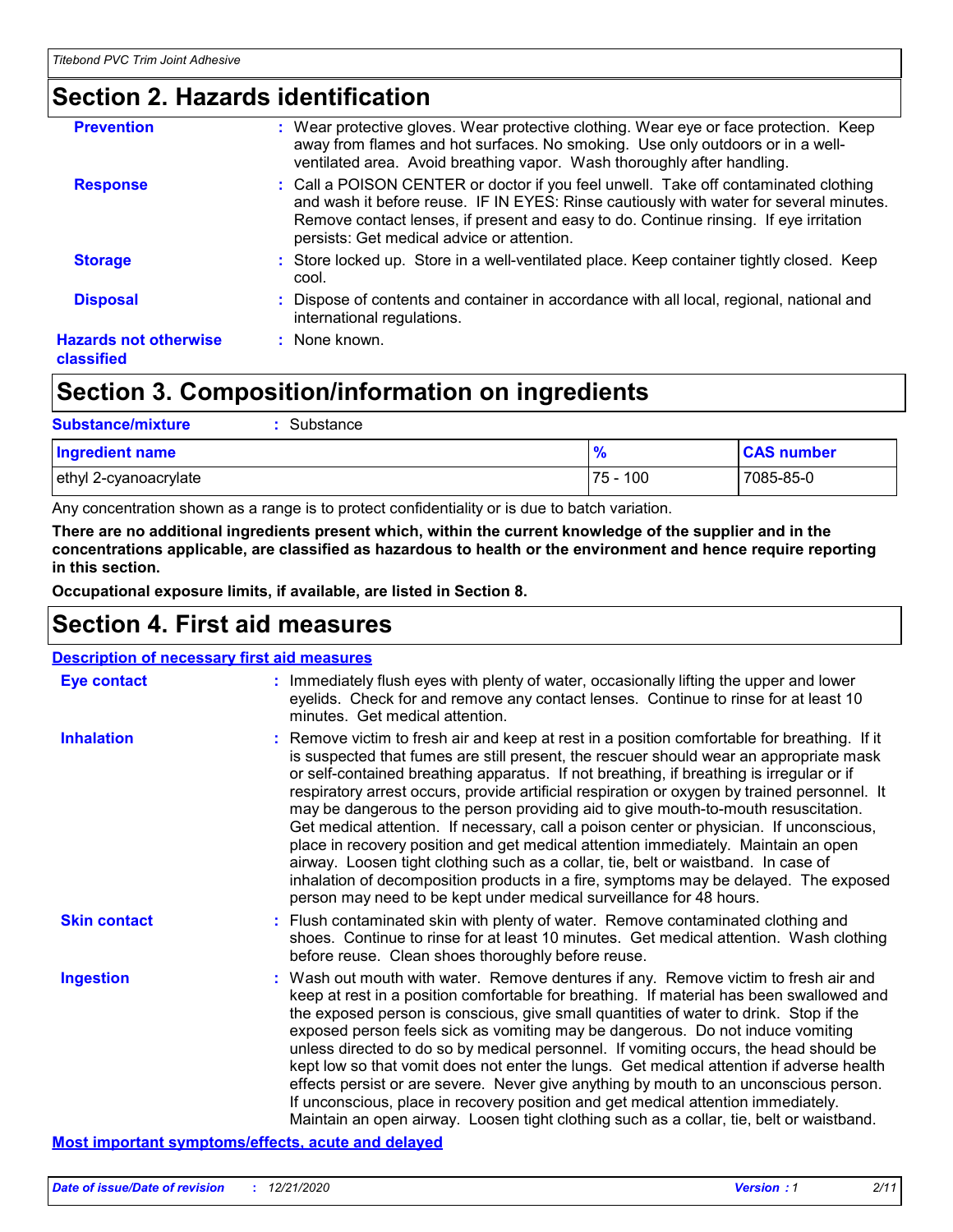# **Section 4. First aid measures**

| <b>Eye contact</b><br>: Causes serious eye irritation.<br><b>Inhalation</b><br>: May cause respiratory irritation.<br>: Causes skin irritation.<br><b>Skin contact</b><br><b>Ingestion</b><br>: No known significant effects or critical hazards.<br><b>Over-exposure signs/symptoms</b><br>: Adverse symptoms may include the following:<br><b>Eye contact</b><br>pain or irritation<br>watering<br>redness<br><b>Inhalation</b><br>: Adverse symptoms may include the following:<br>respiratory tract irritation<br>coughing<br><b>Skin contact</b><br>: Adverse symptoms may include the following:<br>irritation<br>redness<br><b>Ingestion</b><br>: No specific data.<br>Indication of immediate medical attention and special treatment needed, if necessary<br>: In case of inhalation of decomposition products in a fire, symptoms may be delayed.<br><b>Notes to physician</b><br>The exposed person may need to be kept under medical surveillance for 48 hours.<br><b>Specific treatments</b><br>: No specific treatment.<br><b>Protection of first-aiders</b><br>: No action shall be taken involving any personal risk or without suitable training. If it is<br>suspected that fumes are still present, the rescuer should wear an appropriate mask or<br>self-contained breathing apparatus. It may be dangerous to the person providing aid to<br>give mouth-to-mouth resuscitation. | <b>Potential acute health effects</b> |  |  |  |
|-------------------------------------------------------------------------------------------------------------------------------------------------------------------------------------------------------------------------------------------------------------------------------------------------------------------------------------------------------------------------------------------------------------------------------------------------------------------------------------------------------------------------------------------------------------------------------------------------------------------------------------------------------------------------------------------------------------------------------------------------------------------------------------------------------------------------------------------------------------------------------------------------------------------------------------------------------------------------------------------------------------------------------------------------------------------------------------------------------------------------------------------------------------------------------------------------------------------------------------------------------------------------------------------------------------------------------------------------------------------------------------------------------|---------------------------------------|--|--|--|
|                                                                                                                                                                                                                                                                                                                                                                                                                                                                                                                                                                                                                                                                                                                                                                                                                                                                                                                                                                                                                                                                                                                                                                                                                                                                                                                                                                                                       |                                       |  |  |  |
|                                                                                                                                                                                                                                                                                                                                                                                                                                                                                                                                                                                                                                                                                                                                                                                                                                                                                                                                                                                                                                                                                                                                                                                                                                                                                                                                                                                                       |                                       |  |  |  |
|                                                                                                                                                                                                                                                                                                                                                                                                                                                                                                                                                                                                                                                                                                                                                                                                                                                                                                                                                                                                                                                                                                                                                                                                                                                                                                                                                                                                       |                                       |  |  |  |
|                                                                                                                                                                                                                                                                                                                                                                                                                                                                                                                                                                                                                                                                                                                                                                                                                                                                                                                                                                                                                                                                                                                                                                                                                                                                                                                                                                                                       |                                       |  |  |  |
|                                                                                                                                                                                                                                                                                                                                                                                                                                                                                                                                                                                                                                                                                                                                                                                                                                                                                                                                                                                                                                                                                                                                                                                                                                                                                                                                                                                                       |                                       |  |  |  |
|                                                                                                                                                                                                                                                                                                                                                                                                                                                                                                                                                                                                                                                                                                                                                                                                                                                                                                                                                                                                                                                                                                                                                                                                                                                                                                                                                                                                       |                                       |  |  |  |
|                                                                                                                                                                                                                                                                                                                                                                                                                                                                                                                                                                                                                                                                                                                                                                                                                                                                                                                                                                                                                                                                                                                                                                                                                                                                                                                                                                                                       |                                       |  |  |  |
|                                                                                                                                                                                                                                                                                                                                                                                                                                                                                                                                                                                                                                                                                                                                                                                                                                                                                                                                                                                                                                                                                                                                                                                                                                                                                                                                                                                                       |                                       |  |  |  |
|                                                                                                                                                                                                                                                                                                                                                                                                                                                                                                                                                                                                                                                                                                                                                                                                                                                                                                                                                                                                                                                                                                                                                                                                                                                                                                                                                                                                       |                                       |  |  |  |
|                                                                                                                                                                                                                                                                                                                                                                                                                                                                                                                                                                                                                                                                                                                                                                                                                                                                                                                                                                                                                                                                                                                                                                                                                                                                                                                                                                                                       |                                       |  |  |  |
|                                                                                                                                                                                                                                                                                                                                                                                                                                                                                                                                                                                                                                                                                                                                                                                                                                                                                                                                                                                                                                                                                                                                                                                                                                                                                                                                                                                                       |                                       |  |  |  |
|                                                                                                                                                                                                                                                                                                                                                                                                                                                                                                                                                                                                                                                                                                                                                                                                                                                                                                                                                                                                                                                                                                                                                                                                                                                                                                                                                                                                       |                                       |  |  |  |
|                                                                                                                                                                                                                                                                                                                                                                                                                                                                                                                                                                                                                                                                                                                                                                                                                                                                                                                                                                                                                                                                                                                                                                                                                                                                                                                                                                                                       |                                       |  |  |  |

**See toxicological information (Section 11)**

### **Section 5. Fire-fighting measures**

| <b>Extinguishing media</b>                               |                                                                                                                                                                                                                                                                                                                               |
|----------------------------------------------------------|-------------------------------------------------------------------------------------------------------------------------------------------------------------------------------------------------------------------------------------------------------------------------------------------------------------------------------|
| <b>Suitable extinguishing</b><br>media                   | : Use dry chemical, $CO2$ , water spray (fog) or foam.                                                                                                                                                                                                                                                                        |
| <b>Unsuitable extinguishing</b><br>media                 | : Do not use water jet.                                                                                                                                                                                                                                                                                                       |
| <b>Specific hazards arising</b><br>from the chemical     | : Combustible liquid. Runoff to sewer may create fire or explosion hazard. In a fire or if<br>heated, a pressure increase will occur and the container may burst, with the risk of a<br>subsequent explosion.                                                                                                                 |
| <b>Hazardous thermal</b><br>decomposition products       | Decomposition products may include the following materials:<br>carbon dioxide<br>carbon monoxide<br>nitrogen oxides                                                                                                                                                                                                           |
| <b>Special protective actions</b><br>for fire-fighters   | : Promptly isolate the scene by removing all persons from the vicinity of the incident if<br>there is a fire. No action shall be taken involving any personal risk or without suitable<br>training. Move containers from fire area if this can be done without risk. Use water<br>spray to keep fire-exposed containers cool. |
| <b>Special protective</b><br>equipment for fire-fighters | : Fire-fighters should wear appropriate protective equipment and self-contained breathing<br>apparatus (SCBA) with a full face-piece operated in positive pressure mode.                                                                                                                                                      |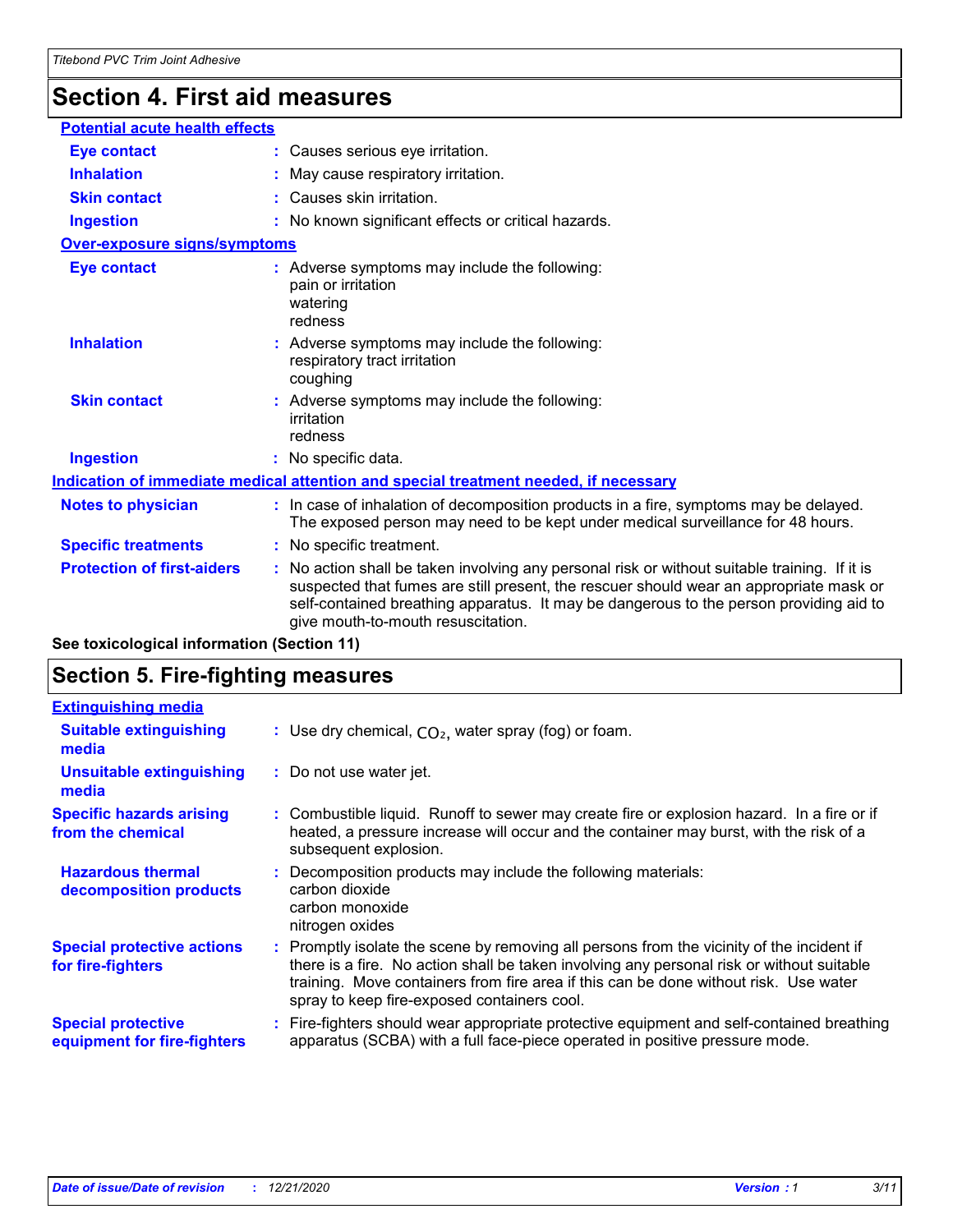# **Section 6. Accidental release measures**

| Personal precautions, protective equipment and emergency procedures |                                                                                                                                                                                                                                                                                                                                                                                                                                                                                                                                                                                                                                                                                                                                                                    |  |
|---------------------------------------------------------------------|--------------------------------------------------------------------------------------------------------------------------------------------------------------------------------------------------------------------------------------------------------------------------------------------------------------------------------------------------------------------------------------------------------------------------------------------------------------------------------------------------------------------------------------------------------------------------------------------------------------------------------------------------------------------------------------------------------------------------------------------------------------------|--|
| For non-emergency<br>personnel                                      | : No action shall be taken involving any personal risk or without suitable training.<br>Evacuate surrounding areas. Keep unnecessary and unprotected personnel from<br>entering. Do not touch or walk through spilled material. Shut off all ignition sources.<br>No flares, smoking or flames in hazard area. Avoid breathing vapor or mist. Provide<br>adequate ventilation. Wear appropriate respirator when ventilation is inadequate. Put<br>on appropriate personal protective equipment.                                                                                                                                                                                                                                                                    |  |
| For emergency responders :                                          | If specialized clothing is required to deal with the spillage, take note of any information in<br>Section 8 on suitable and unsuitable materials. See also the information in "For non-<br>emergency personnel".                                                                                                                                                                                                                                                                                                                                                                                                                                                                                                                                                   |  |
| <b>Environmental precautions</b>                                    | : Avoid dispersal of spilled material and runoff and contact with soil, waterways, drains<br>and sewers. Inform the relevant authorities if the product has caused environmental<br>pollution (sewers, waterways, soil or air).                                                                                                                                                                                                                                                                                                                                                                                                                                                                                                                                    |  |
| Methods and materials for containment and cleaning up               |                                                                                                                                                                                                                                                                                                                                                                                                                                                                                                                                                                                                                                                                                                                                                                    |  |
| <b>Small spill</b>                                                  | : Stop leak if without risk. Move containers from spill area. Use spark-proof tools and<br>explosion-proof equipment. Dilute with water and mop up if water-soluble. Alternatively,<br>or if water-insoluble, absorb with an inert dry material and place in an appropriate waste<br>disposal container. Dispose of via a licensed waste disposal contractor.                                                                                                                                                                                                                                                                                                                                                                                                      |  |
| <b>Large spill</b>                                                  | Stop leak if without risk. Move containers from spill area. Use spark-proof tools and<br>explosion-proof equipment. Approach release from upwind. Prevent entry into sewers,<br>water courses, basements or confined areas. Wash spillages into an effluent treatment<br>plant or proceed as follows. Contain and collect spillage with non-combustible,<br>absorbent material e.g. sand, earth, vermiculite or diatomaceous earth and place in<br>container for disposal according to local regulations (see Section 13). Dispose of via a<br>licensed waste disposal contractor. Contaminated absorbent material may pose the<br>same hazard as the spilled product. Note: see Section 1 for emergency contact<br>information and Section 13 for waste disposal. |  |

# **Section 7. Handling and storage**

#### **Precautions for safe handling**

| <b>Protective measures</b>                                                       | : Put on appropriate personal protective equipment (see Section 8). Do not ingest. Avoid<br>contact with eyes, skin and clothing. Avoid breathing vapor or mist. Use only with<br>adequate ventilation. Wear appropriate respirator when ventilation is inadequate. Do<br>not enter storage areas and confined spaces unless adequately ventilated. Keep in the<br>original container or an approved alternative made from a compatible material, kept<br>tightly closed when not in use. Store and use away from heat, sparks, open flame or<br>any other ignition source. Use explosion-proof electrical (ventilating, lighting and<br>material handling) equipment. Use only non-sparking tools. Empty containers retain<br>product residue and can be hazardous. Do not reuse container.                 |
|----------------------------------------------------------------------------------|--------------------------------------------------------------------------------------------------------------------------------------------------------------------------------------------------------------------------------------------------------------------------------------------------------------------------------------------------------------------------------------------------------------------------------------------------------------------------------------------------------------------------------------------------------------------------------------------------------------------------------------------------------------------------------------------------------------------------------------------------------------------------------------------------------------|
| <b>Advice on general</b><br>occupational hygiene                                 | : Eating, drinking and smoking should be prohibited in areas where this material is<br>handled, stored and processed. Workers should wash hands and face before eating,<br>drinking and smoking. Remove contaminated clothing and protective equipment before<br>entering eating areas. See also Section 8 for additional information on hygiene<br>measures.                                                                                                                                                                                                                                                                                                                                                                                                                                                |
| <b>Conditions for safe storage,</b><br>including any<br><i>incompatibilities</i> | : Store between the following temperatures: -15 to $25^{\circ}$ C (5 to $77^{\circ}$ F). Store in accordance<br>with local regulations. Store in a segregated and approved area. Store in original<br>container protected from direct sunlight in a dry, cool and well-ventilated area, away<br>from incompatible materials (see Section 10) and food and drink. Store locked up.<br>Eliminate all ignition sources. Separate from oxidizing materials. Keep container tightly<br>closed and sealed until ready for use. Containers that have been opened must be<br>carefully resealed and kept upright to prevent leakage. Do not store in unlabeled<br>containers. Use appropriate containment to avoid environmental contamination. See<br>Section 10 for incompatible materials before handling or use. |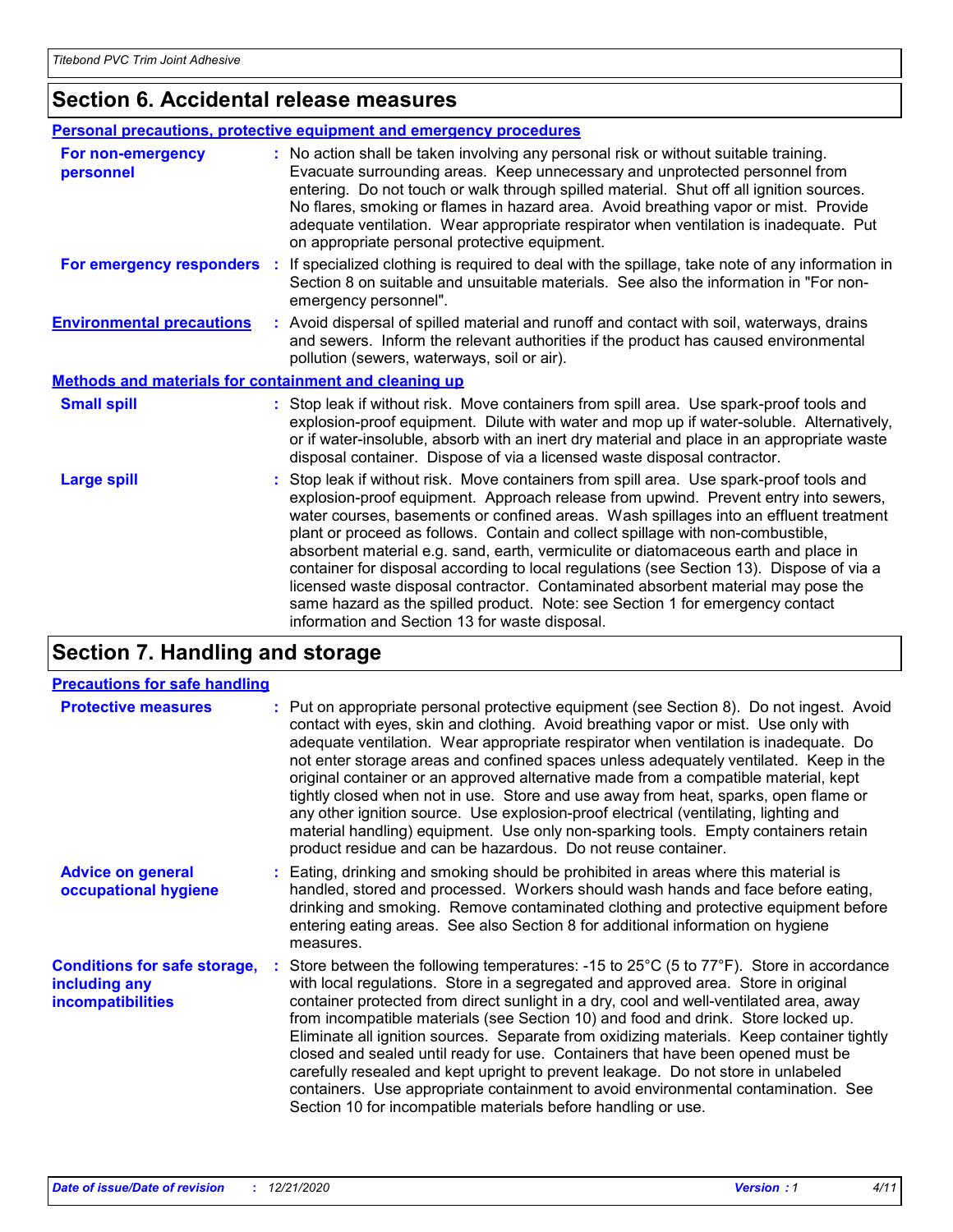# **Section 8. Exposure controls/personal protection**

#### **Control parameters**

#### **Occupational exposure limits**

| <b>Ingredient name</b>                     |  |                        | <b>Exposure limits</b>                                                                                                                                                                                                                                                                                                                                                                                                                                                                                                                                                                                                 |  |
|--------------------------------------------|--|------------------------|------------------------------------------------------------------------------------------------------------------------------------------------------------------------------------------------------------------------------------------------------------------------------------------------------------------------------------------------------------------------------------------------------------------------------------------------------------------------------------------------------------------------------------------------------------------------------------------------------------------------|--|
| ethyl 2-cyanoacrylate                      |  |                        | ACGIH TLV (United States, 3/2019). Skin sensitizer. Inhalation<br>sensitizer.<br>TWA: 0.2 ppm 8 hours.<br>STEL: 1 ppm 15 minutes.<br>OSHA PEL 1989 (United States, 3/1989). Absorbed through skin.<br>TWA: 5 mg/m <sup>3</sup> , (as CN) 8 hours.<br>OSHA PEL (United States, 5/2018). Absorbed through skin.<br>TWA: $5 \text{ mg/m}^3$ , (as CN) 8 hours.                                                                                                                                                                                                                                                            |  |
| <b>Appropriate engineering</b><br>controls |  | ventilation equipment. | : Use only with adequate ventilation. Use process enclosures, local exhaust ventilation or<br>other engineering controls to keep worker exposure to airborne contaminants below any<br>recommended or statutory limits. The engineering controls also need to keep gas,<br>vapor or dust concentrations below any lower explosive limits. Use explosion-proof                                                                                                                                                                                                                                                          |  |
| <b>Environmental exposure</b><br>controls  |  |                        | Emissions from ventilation or work process equipment should be checked to ensure<br>they comply with the requirements of environmental protection legislation. In some<br>cases, fume scrubbers, filters or engineering modifications to the process equipment<br>will be necessary to reduce emissions to acceptable levels.                                                                                                                                                                                                                                                                                          |  |
| <b>Individual protection measures</b>      |  |                        |                                                                                                                                                                                                                                                                                                                                                                                                                                                                                                                                                                                                                        |  |
| <b>Hygiene measures</b>                    |  |                        | : Wash hands, forearms and face thoroughly after handling chemical products, before<br>eating, smoking and using the lavatory and at the end of the working period.<br>Appropriate techniques should be used to remove potentially contaminated clothing.<br>Wash contaminated clothing before reusing. Ensure that eyewash stations and safety<br>showers are close to the workstation location.                                                                                                                                                                                                                      |  |
| <b>Eye/face protection</b>                 |  |                        | : Safety eyewear complying with an approved standard should be used when a risk<br>assessment indicates this is necessary to avoid exposure to liquid splashes, mists,<br>gases or dusts. If contact is possible, the following protection should be worn, unless<br>the assessment indicates a higher degree of protection: chemical splash goggles.                                                                                                                                                                                                                                                                  |  |
| <b>Skin protection</b>                     |  |                        |                                                                                                                                                                                                                                                                                                                                                                                                                                                                                                                                                                                                                        |  |
| <b>Hand protection</b>                     |  |                        | : Chemical-resistant, impervious gloves complying with an approved standard should be<br>worn at all times when handling chemical products if a risk assessment indicates this is<br>necessary. Considering the parameters specified by the glove manufacturer, check<br>during use that the gloves are still retaining their protective properties. It should be<br>noted that the time to breakthrough for any glove material may be different for different<br>glove manufacturers. In the case of mixtures, consisting of several substances, the<br>protection time of the gloves cannot be accurately estimated. |  |
| <b>Body protection</b>                     |  | handling this product. | : Personal protective equipment for the body should be selected based on the task being<br>performed and the risks involved and should be approved by a specialist before                                                                                                                                                                                                                                                                                                                                                                                                                                              |  |
| <b>Other skin protection</b>               |  |                        | : Appropriate footwear and any additional skin protection measures should be selected<br>based on the task being performed and the risks involved and should be approved by a<br>specialist before handling this product.                                                                                                                                                                                                                                                                                                                                                                                              |  |
| <b>Respiratory protection</b>              |  | aspects of use.        | : Based on the hazard and potential for exposure, select a respirator that meets the<br>appropriate standard or certification. Respirators must be used according to a<br>respiratory protection program to ensure proper fitting, training, and other important                                                                                                                                                                                                                                                                                                                                                       |  |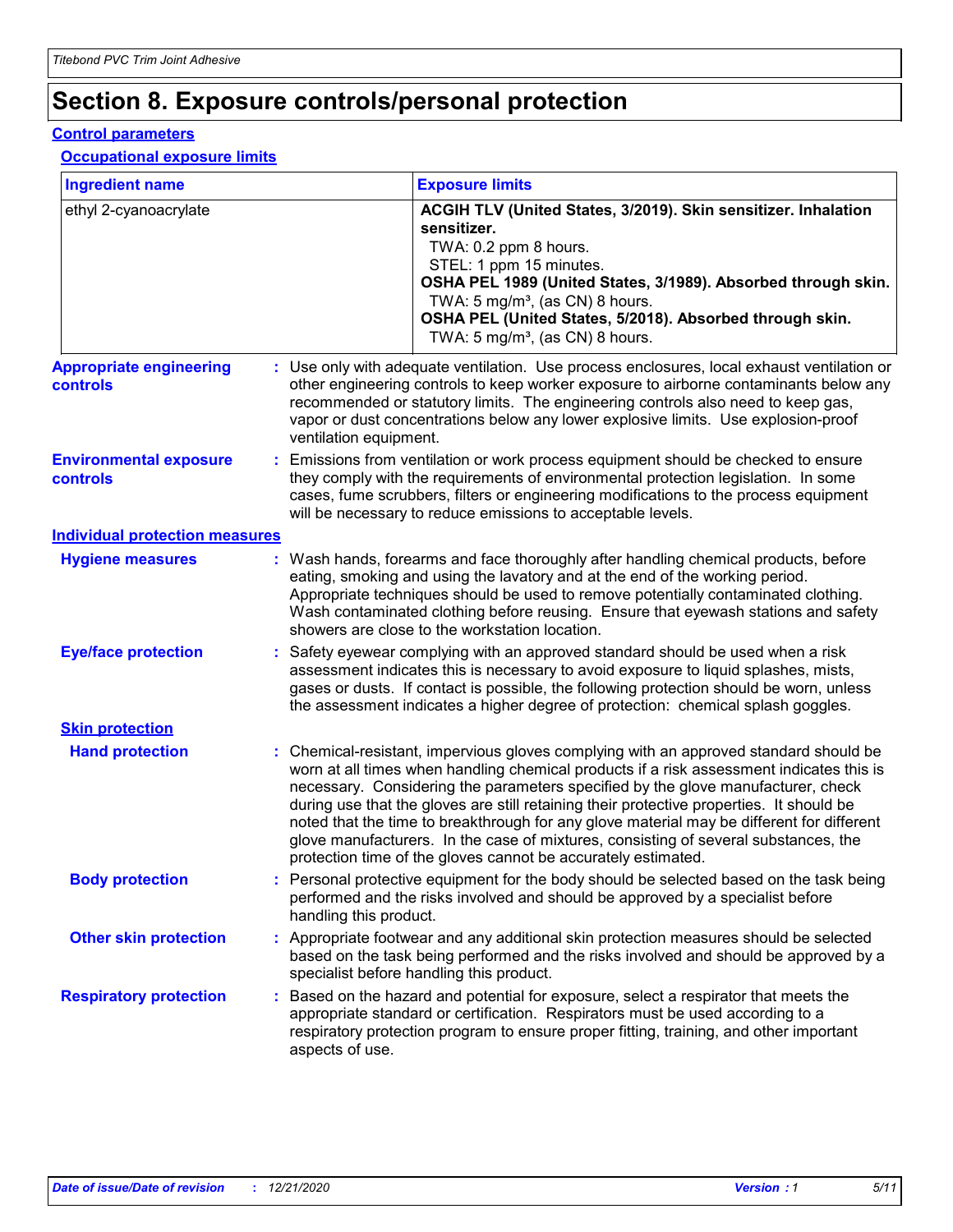# **Section 9. Physical and chemical properties**

| <b>Appearance</b>                                 |                                                                 |
|---------------------------------------------------|-----------------------------------------------------------------|
| <b>Physical state</b>                             | : Liquid. [Clear to slightly hazy liquid.]                      |
| <b>Color</b>                                      | : Clear to slightly hazy liquid.                                |
| <b>Odor</b>                                       | : Characteristic. [Strong]                                      |
| <b>Odor threshold</b>                             | : Not available.                                                |
| pH                                                | : Not available.                                                |
| <b>Melting point</b>                              | : Not available.                                                |
| <b>Boiling point</b>                              | : Not available.                                                |
| <b>Flash point</b>                                | : Closed cup: 81 to 83°C (177.8 to 181.4°F)                     |
| <b>Evaporation rate</b>                           | $:$ Not available.                                              |
| <b>Flammability (solid, gas)</b>                  | : Not available.                                                |
| Lower and upper explosive<br>(flammable) limits   | : Not available.                                                |
| <b>VOC (less water, less</b><br>exempt solvents)  | $: 20$ g/l                                                      |
|                                                   | Not available.                                                  |
| <b>Vapor pressure</b>                             | $:$ <0.027 kPa (<0.2 mm Hg) [room temperature]                  |
| <b>Vapor density</b>                              | : Not available.                                                |
| <b>Relative density</b>                           | $: 1.06 \text{ to } 1.1$                                        |
| <b>Solubility</b>                                 | Insoluble in the following materials: cold water and hot water. |
| <b>Solubility in water</b>                        | : Not available.                                                |
| <b>Partition coefficient: n-</b><br>octanol/water | : Not available.                                                |
| <b>Auto-ignition temperature</b>                  | : $485^{\circ}$ C (905 $^{\circ}$ F)                            |
| <b>Decomposition temperature</b>                  | : Not available.                                                |
| <b>Viscosity</b>                                  | : Not available.                                                |

# **Section 10. Stability and reactivity**

| <b>Reactivity</b>                                   | ÷. | No specific test data related to reactivity available for this product or its ingredients.                                                                                   |
|-----------------------------------------------------|----|------------------------------------------------------------------------------------------------------------------------------------------------------------------------------|
| <b>Chemical stability</b>                           |    | : The product is stable.                                                                                                                                                     |
| <b>Possibility of hazardous</b><br><b>reactions</b> |    | : Under normal conditions of storage and use, hazardous reactions will not occur.                                                                                            |
| <b>Conditions to avoid</b>                          |    | : Avoid all possible sources of ignition (spark or flame). Do not pressurize, cut, weld,<br>braze, solder, drill, grind or expose containers to heat or sources of ignition. |
| <b>Incompatible materials</b>                       |    | Reactive or incompatible with the following materials:<br>oxidizing materials                                                                                                |
| <b>Hazardous decomposition</b><br>products          |    | Under normal conditions of storage and use, hazardous decomposition products should<br>not be produced.                                                                      |

# **Section 11. Toxicological information**

#### **Information on toxicological effects**

#### **Acute toxicity**

| <b>Product/ingredient name</b> | <b>Result</b>                             | <b>Species</b> | <b>Dose</b>                              | <b>Exposure</b> |
|--------------------------------|-------------------------------------------|----------------|------------------------------------------|-----------------|
| ethyl 2-cyanoacrylate          | <b>LC50 Inhalation Vapor</b><br>LD50 Oral | Rat<br>Rat     | $21110$ mg/m <sup>3</sup><br>>5000 mg/kg | 1 hours         |

#### **Irritation/Corrosion**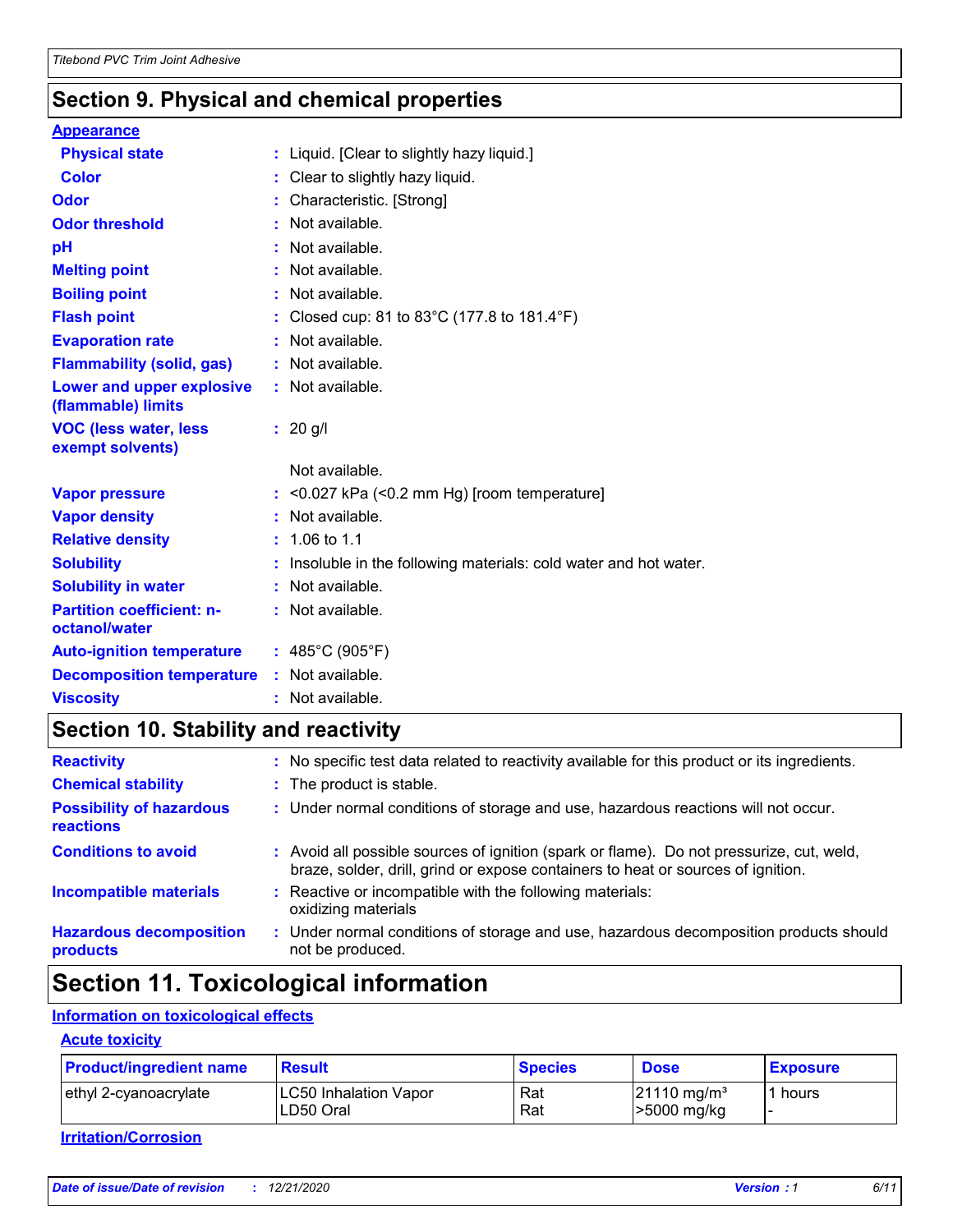# **Section 11. Toxicological information**

| <b>Product/ingredient name</b> | <b>Result</b>                                 | <b>Species</b>   | <b>Score</b> | <b>Exposure</b>            | <b>Observation</b> |
|--------------------------------|-----------------------------------------------|------------------|--------------|----------------------------|--------------------|
| ethyl 2-cyanoacrylate          | Skin - Mild irritant<br> Skin - Mild irritant | Rabbit<br>Rabbit |              | l 0.5 am<br>l 24 hours 500 |                    |

#### **Conclusion/Summary**

**Skin :** Bonds skin and eyes in seconds.

**Eyes :** Bonds skin and eyes in seconds.

**Respiratory :** Irritating to respiratory system.

#### **Sensitization**

Not available.

#### **Mutagenicity**

Not available.

#### **Carcinogenicity**

Not available.

#### **Reproductive toxicity**

Not available.

#### **Teratogenicity**

Not available.

#### **Specific target organ toxicity (single exposure)**

| <b>Name</b>                                                                         |                                                     | <b>Category</b>                                    | <b>Route of</b> | <b>Target organs</b>            |
|-------------------------------------------------------------------------------------|-----------------------------------------------------|----------------------------------------------------|-----------------|---------------------------------|
| Titebond PVC Trim Joint Adhesive                                                    |                                                     | Category 3                                         | exposure        | Respiratory tract<br>irritation |
| <b>Specific target organ toxicity (repeated exposure)</b><br>Not available.         |                                                     |                                                    |                 |                                 |
| <b>Aspiration hazard</b><br>Not available.                                          |                                                     |                                                    |                 |                                 |
| <b>Information on the likely</b><br>routes of exposure                              | Routes of entry not anticipated: Oral.              | : Routes of entry anticipated: Dermal, Inhalation. |                 |                                 |
| <b>Potential acute health effects</b>                                               |                                                     |                                                    |                 |                                 |
| <b>Eye contact</b>                                                                  | : Causes serious eye irritation.                    |                                                    |                 |                                 |
| <b>Inhalation</b>                                                                   | : May cause respiratory irritation.                 |                                                    |                 |                                 |
| <b>Skin contact</b>                                                                 | : Causes skin irritation.                           |                                                    |                 |                                 |
| <b>Ingestion</b>                                                                    | : No known significant effects or critical hazards. |                                                    |                 |                                 |
| <b>Symptoms related to the physical, chemical and toxicological characteristics</b> |                                                     |                                                    |                 |                                 |
| <b>Eye contact</b>                                                                  | pain or irritation<br>watering<br>redness           | : Adverse symptoms may include the following:      |                 |                                 |
| <b>Inhalation</b>                                                                   | respiratory tract irritation<br>coughing            | : Adverse symptoms may include the following:      |                 |                                 |

**Skin contact** coughing Adverse symptoms may include the following: **:** irritation redness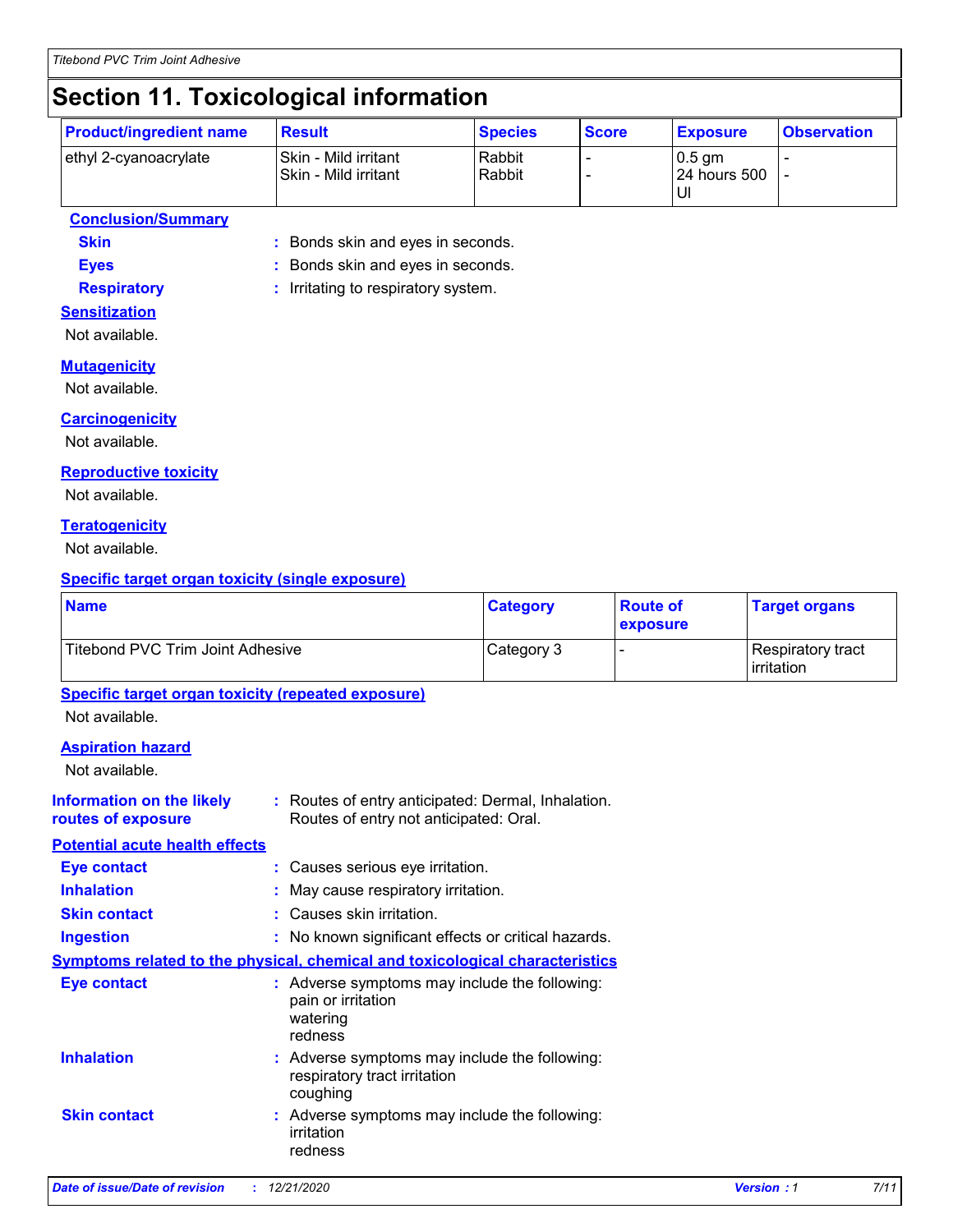# **Section 11. Toxicological information**

| <b>Ingestion</b>                          | : No specific data.                                                                      |
|-------------------------------------------|------------------------------------------------------------------------------------------|
|                                           | Delayed and immediate effects and also chronic effects from short and long term exposure |
| <b>Short term exposure</b>                |                                                                                          |
| <b>Potential immediate</b><br>effects     | : Not available.                                                                         |
| <b>Potential delayed effects</b>          | : Not available.                                                                         |
| <b>Long term exposure</b>                 |                                                                                          |
| <b>Potential immediate</b><br>effects     | $:$ Not available.                                                                       |
| <b>Potential delayed effects</b>          | $:$ Not available.                                                                       |
| <b>Potential chronic health effects</b>   |                                                                                          |
| Not available.                            |                                                                                          |
| <b>General</b>                            | : No known significant effects or critical hazards.                                      |
| <b>Carcinogenicity</b>                    | No known significant effects or critical hazards.                                        |
| <b>Mutagenicity</b>                       | No known significant effects or critical hazards.                                        |
| <b>Teratogenicity</b>                     | No known significant effects or critical hazards.                                        |
| <b>Developmental effects</b>              | : No known significant effects or critical hazards.                                      |
| <b>Fertility effects</b>                  | No known significant effects or critical hazards.                                        |
| <b>Numerical measures of toxicity</b>     |                                                                                          |
| <b>Acute toxicity estimates</b>           |                                                                                          |
| Not available.                            |                                                                                          |
| <b>Section 12. Ecological information</b> |                                                                                          |

#### **Toxicity**

Not available.

#### **Persistence and degradability**

Not available.

**Bioaccumulative potential**

Not available.

#### **Mobility in soil**

| <b>Soil/water partition</b><br>coefficient (K <sub>oc</sub> ) | : Not available.                                    |
|---------------------------------------------------------------|-----------------------------------------------------|
| <b>Other adverse effects</b>                                  | : No known significant effects or critical hazards. |

# **Section 13. Disposal considerations**

| <b>Disposal methods</b> | : The generation of waste should be avoided or minimized wherever possible. Disposal<br>of this product, solutions and any by-products should at all times comply with the<br>requirements of environmental protection and waste disposal legislation and any<br>regional local authority requirements. Dispose of surplus and non-recyclable products<br>via a licensed waste disposal contractor. Waste should not be disposed of untreated to<br>the sewer unless fully compliant with the requirements of all authorities with jurisdiction.<br>Waste packaging should be recycled. Incineration or landfill should only be considered<br>when recycling is not feasible. This material and its container must be disposed of in a<br>safe way. Care should be taken when handling emptied containers that have not been<br>cleaned or rinsed out. Empty containers or liners may retain some product residues.<br>Vapor from product residues may create a highly flammable or explosive atmosphere<br>inside the container. Do not cut, weld or grind used containers unless they have been |
|-------------------------|---------------------------------------------------------------------------------------------------------------------------------------------------------------------------------------------------------------------------------------------------------------------------------------------------------------------------------------------------------------------------------------------------------------------------------------------------------------------------------------------------------------------------------------------------------------------------------------------------------------------------------------------------------------------------------------------------------------------------------------------------------------------------------------------------------------------------------------------------------------------------------------------------------------------------------------------------------------------------------------------------------------------------------------------------------------------------------------------------|
|                         | cleaned thoroughly internally. Avoid dispersal of spilled material and runoff and contact                                                                                                                                                                                                                                                                                                                                                                                                                                                                                                                                                                                                                                                                                                                                                                                                                                                                                                                                                                                                         |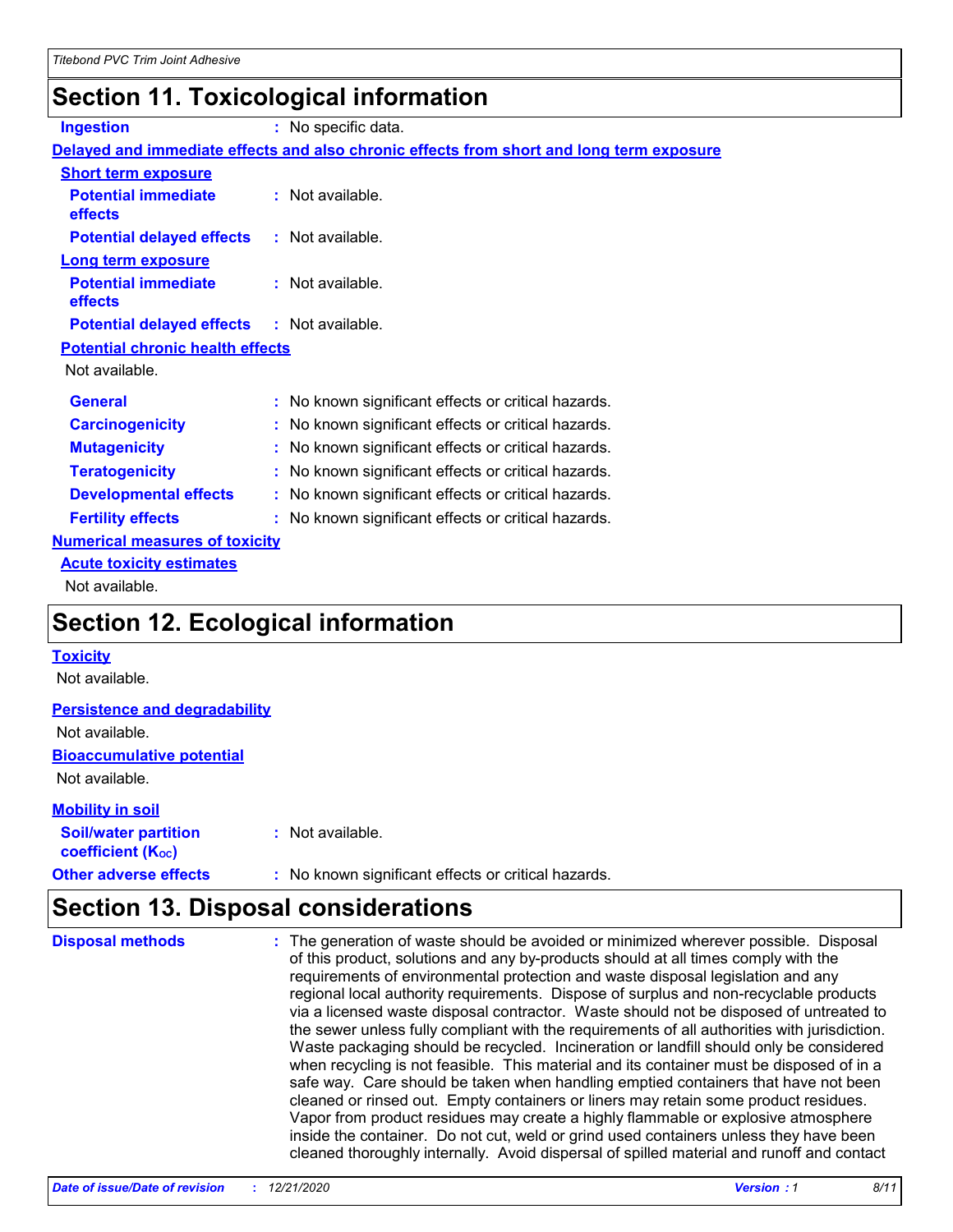# **Section 13. Disposal considerations**

with soil, waterways, drains and sewers.

# **Section 14. Transport information**

|                                      | <b>DOT</b><br><b>Classification</b> | <b>TDG</b><br><b>Classification</b> | <b>Mexico</b><br><b>Classification</b> | <b>ADR/RID</b> | <b>IMDG</b>    | <b>IATA</b>              |
|--------------------------------------|-------------------------------------|-------------------------------------|----------------------------------------|----------------|----------------|--------------------------|
| <b>UN number</b>                     | Not regulated.                      | Not regulated.                      | Not regulated.                         | Not regulated. | Not regulated. | Not regulated.           |
| <b>UN proper</b><br>shipping name    |                                     |                                     |                                        |                |                |                          |
| <b>Transport</b><br>hazard class(es) |                                     |                                     |                                        |                |                | $\overline{\phantom{0}}$ |
| <b>Packing group</b>                 |                                     |                                     |                                        |                |                |                          |
| <b>Environmental</b><br>hazards      | No.                                 | No.                                 | No.                                    | No.            | No.            | No.                      |

**Additional information**

**Remarks** Limited quantity **IMDG :** 

# **Section 15. Regulatory information**

#### **U.S. Federal regulations**

#### **SARA 302/304**

**Composition/information on ingredients**

No products were found.

| <b>SARA 304 RQ</b> | : Not applicable. |
|--------------------|-------------------|
|--------------------|-------------------|

#### **SARA 311/312**

#### **Classification :** FLAMMABLE LIQUIDS - Category 4 SKIN IRRITATION - Category 2 EYE IRRITATION - Category 2A SPECIFIC TARGET ORGAN TOXICITY (SINGLE EXPOSURE) (Respiratory tract irritation) - Category 3

#### **Composition/information on ingredients**

| <b>Name</b>           | $\mathbf{o}_t$ | <b>Classification</b>                                                             |
|-----------------------|----------------|-----------------------------------------------------------------------------------|
| ethyl 2-cyanoacrylate | $75 - 100$     | <b>FLAMMABLE LIQUIDS - Category 4</b><br>ACUTE TOXICITY (inhalation) - Category 4 |

#### **State regulations**

| <b>Massachusetts</b> | : None of the components are listed.                                                        |
|----------------------|---------------------------------------------------------------------------------------------|
| <b>New York</b>      | : None of the components are listed.                                                        |
| <b>New Jersey</b>    | : The following components are listed: ETHYL CYANOACRYLATE; 2-CYANOETHYL<br><b>ACRYLATE</b> |
| Pennsylvania         | : The following components are listed: CYANIDE COMPOUNDS                                    |
|                      | 7.111<br>.                                                                                  |

| Date of issue/Date of revision | <i>12/21/2020</i> | <b>Version: 1</b> |  |
|--------------------------------|-------------------|-------------------|--|
|                                |                   |                   |  |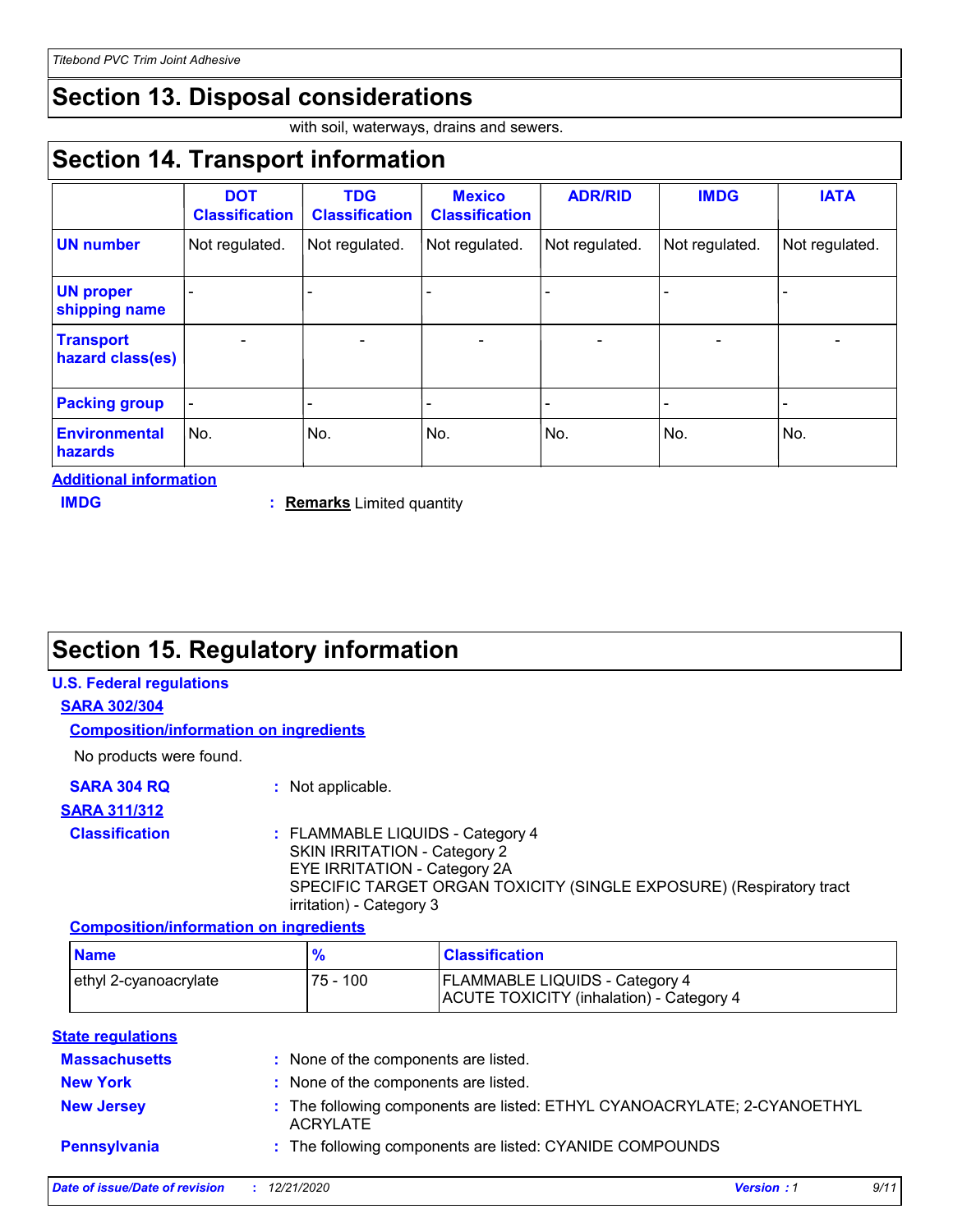# **Section 15. Regulatory information**

#### **California Prop. 65**

This product does not require a Safe Harbor warning under California Prop. 65.

#### **International regulations**

**Chemical Weapon Convention List Schedules I, II & III Chemicals**

Not listed.

#### **Montreal Protocol**

Not listed.

**Stockholm Convention on Persistent Organic Pollutants** Not listed.

**UNECE Aarhus Protocol on POPs and Heavy Metals**

Not listed.

#### **Inventory list**

**China :** All components are listed or exempted.

**United States TSCA 8(b) inventory**

**:** All components are active or exempted.

### **Section 16. Other information**

**Hazardous Material Information System (U.S.A.)**



**Caution: HMIS® ratings are based on a 0-4 rating scale, with 0 representing minimal hazards or risks, and 4 representing significant hazards or risks. Although HMIS® ratings and the associated label are not required on SDSs or products leaving a facility under 29 CFR 1910.1200, the preparer may choose to provide them. HMIS® ratings are to be used with a fully implemented HMIS® program. HMIS® is a registered trademark and service mark of the American Coatings Association, Inc.**

**The customer is responsible for determining the PPE code for this material. For more information on HMIS® Personal Protective Equipment (PPE) codes, consult the HMIS® Implementation Manual.**

#### **National Fire Protection Association (U.S.A.)**



**Reprinted with permission from NFPA 704-2001, Identification of the Hazards of Materials for Emergency Response Copyright ©1997, National Fire Protection Association, Quincy, MA 02269. This reprinted material is not the complete and official position of the National Fire Protection Association, on the referenced subject which is represented only by the standard in its entirety.**

**Copyright ©2001, National Fire Protection Association, Quincy, MA 02269. This warning system is intended to be interpreted and applied only by properly trained individuals to identify fire, health and reactivity hazards of chemicals. The user is referred to certain limited number of chemicals with recommended classifications in NFPA 49 and NFPA 325, which would be used as a guideline only. Whether the chemicals are classified by NFPA or not, anyone using the 704 systems to classify chemicals does so at their own risk.**

#### **Procedure used to derive the classification**